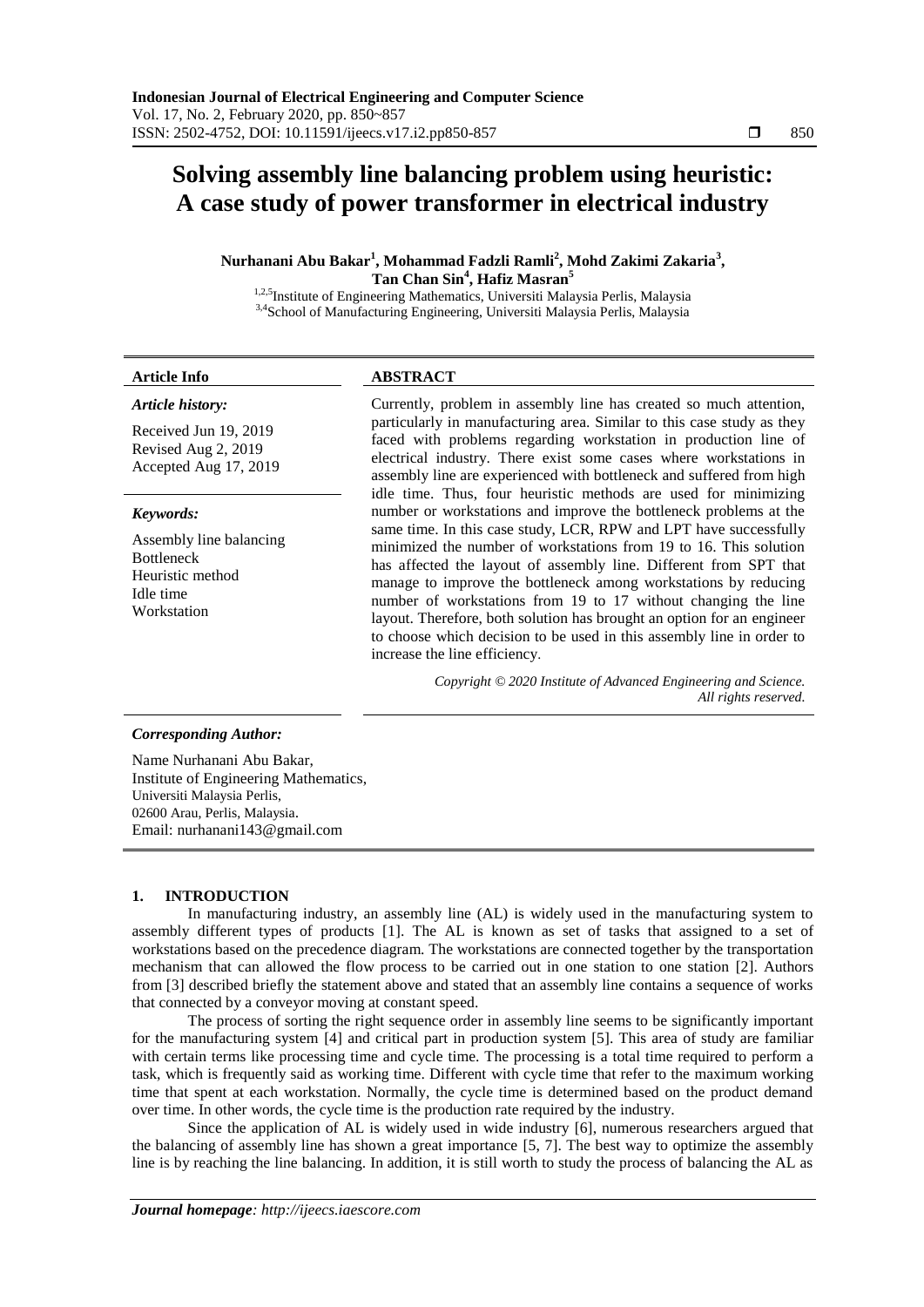this area still gaining in interest [5]. Baykasoğlu & Dereli [8] achieved the line balancing by reducing the idle time between workstations. As different to [9] that aims to balance the AL by minimizing number of workstation with a give cycle time.

Besides, some authors agreed that problem of assembly line balancing falls into the NP-hard problem [10-12] and decision problem [13] that can be explored extensively. The problem in ALB arise during dividing tasks assignment to workstations based on precedence diagram due to achieve the objective function [14]. The remaining paper is organized as follows. Section 2 presents a review of literature on the SALBP. In third section, the problem regarding to this study are described well. Some parameters and two heuristic methods are explained briefly in Section 4. In Section 5, the computational results and analysis are presented and the concluding remarks are outlined in last section.

#### **2. LITERATURE REVIEW**

Simple Assembly Line Balancing Problem (SALBP) which also known as Assembly Line Balancing Problem (ALBP) [15]. Numerous authors have explored this area in these past years [16-19]. Nourmohammad and Eskandari [13] is classified the type of SALBP into two. The SALBP-1 aims to minimize workstation number with a given cycle time [20]. In contrast, SALBP-2 aims to minimize cycle time with a given number of workstation [21]. At this instant, some researchers might attracted to do a study on SALBP-3 [18] and SALBP-E [22]. The SALBP-3 aims to maximize the workload smoothing while SALBP-E aims to minimize number of workstation and cycle time simultaneously. Moreover, there are three types of assembly line model [23], which are single model [24], mixed model [25] and multi model [26]. Additionally, there also some classifications in term of arrangement of workstations. For example straight line [27], U-shaped [28], two-sided [29] and parallel workstation [30].

## **3. PROBLEM DESCRIPTION**

One of the most common system used by manufacturing companies [31, 32] is the assembly line system. The assembly line system is widely applied in manufacturing automobile [33, 34], computer, electronic equipment [35] and others. However, there are two major problems faced by the companies when using the system; the bottleneck and the idle time [36]. The electrical industry is one of the example to show the problems clearly when using the assembly line system in manufacturing electrical appliances. One of the product is the PM 17-P, which is one type of power transformer manufactured by the industrial site using the assembly line system.

The factory manufactures the power transformer by using 19 workstations. As the assembly line system applied, this study deals with the problem faced during the entire process. For this factory, 29 seconds has been set by the industrial engineers for the cycle time in order to fix the production rate without any delay. This study has recorded that the efficacy rate of this assembly line system is 67%. This rate is considered poor. It is because there are other competing companies has showed a better performance in producing the same product with a fewer number of workstations.

The SALBP in this electrical factory showed that they are facing with poor performance and less efficient. Both of these issues definitely will lead to higher costs and low productivity. The current performance SALBP of PM 17-P has been shown graphically in Figure 1. One of the workstation in Figure 1 is obviously facing with bottlenecks situations. Meanwhile the idling problems can be seen in other workstations. The operators have to wait for the next task from the previous workstation.

In order to achieve more balanced assembly line, both of the problems; the bottleneck and the idle time should be improved individually. The bottleneck problem should be solved by reducing the number of workstations meanwhile minimizing the idle time for each stations. Consequently, a better way should be applied in order to improve the efficiency of the existing assembly line. This approach will focus objectively on how to reduce costs and increase the production productivity. Therefore, this paper is focusing on three main issues in solving the SALBP, which are reducing the idle time, minimizing the number of the workstation and balancing the workload faced on each workstation.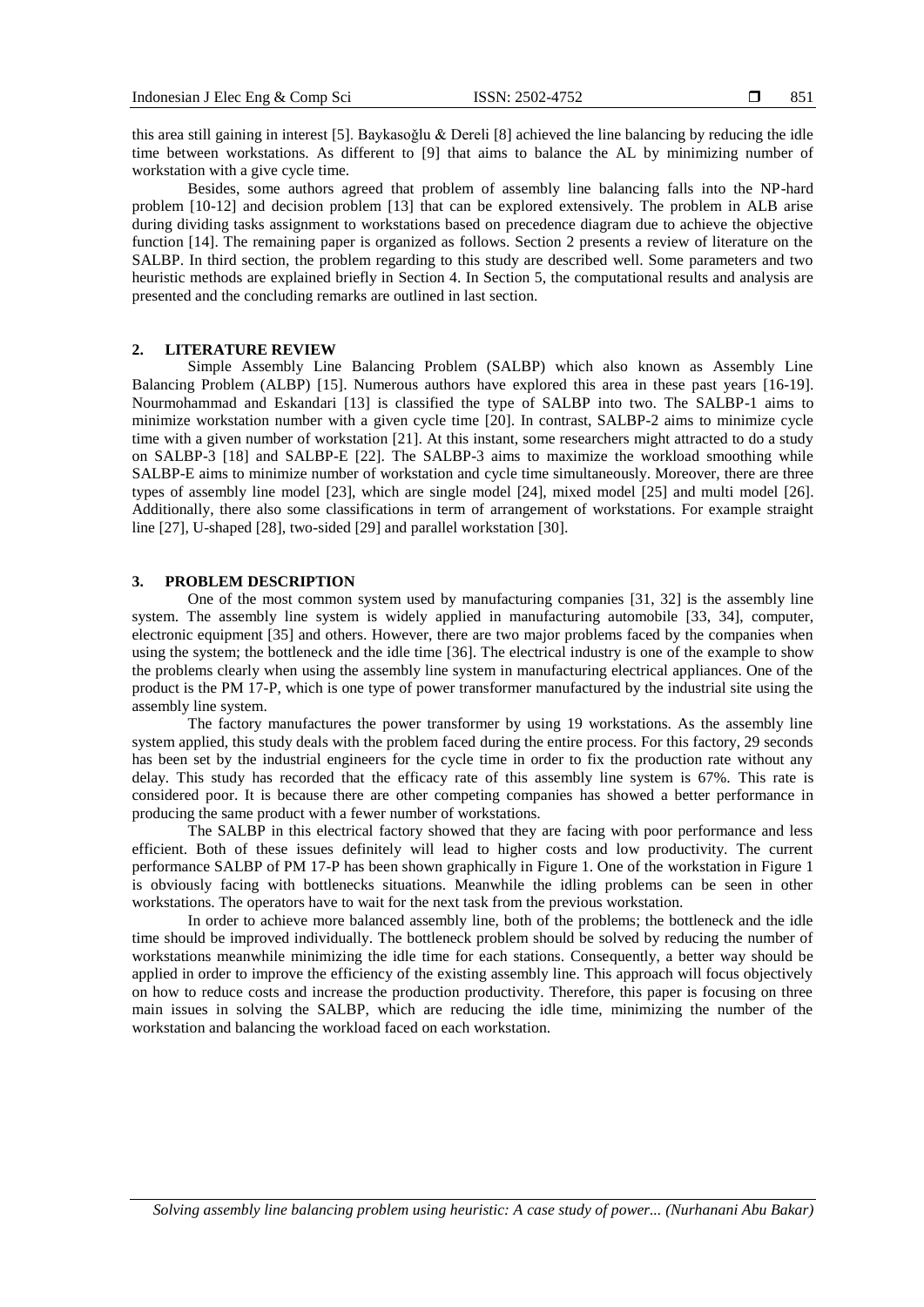

Figure 1. Graph for current system SALBP of PM 17-P

#### **4. METHODOLOGY**

Heuristic is a popular methods [37] and often used as a method for solving SALBP. This method was chosen because it suggests a solution based on the rules and procedures compared to others complex mathematical approaches. Solution using mathematical methods can be too complex especially when involving with bigger problems. Some authors like [38] stated that heuristic is the procedure for finding optimal solution.

So, Largest Candidate Rule (LCR), Ranked Positional Weight (RPW), Shortest Processing Time (SPT) and Longest Processing Time (LPT) are used to determine whether the number of workstations in the assembly line can be reduced or not. Together, overcome the bottlenecks and high idling times between workstations. The comparison of these methods with current system are analyzed in order to identify the best decision to optimize the assembly line. Table 1 shows the current system of assembly line that consists of 19 workstations and 27 tasks.

| Table 1. WOIKing This and WOIKStation This for SALDT OF FWI 17-T |                |                            |                  |                      |  |
|------------------------------------------------------------------|----------------|----------------------------|------------------|----------------------|--|
| Workstation                                                      | Task           | <b>Task Description</b>    | Working Time (s) | Workstation Time (s) |  |
| 1                                                                | 2              | Secondary winding (sec 1)  | 18.53            | 18.53                |  |
| $\overline{\mathbf{c}}$                                          | 3              | Secondary winding (sec 2)  | 26.72            | 26.72                |  |
| 3                                                                | $\overline{4}$ | Secondary winding (sec 3)  | 18.12            | 18.12                |  |
| $\overline{\mathcal{L}}$                                         | 5              | Secondary winding (sec 4)  | 20.91            | 20.91                |  |
| 5                                                                | 6              | Secondary outer wrap       | 22.26            | 22.26                |  |
| 6                                                                | 1              | Primary winding            | 17.95            | 26.59                |  |
|                                                                  | 8              | Secondary bobbin soldering | 8.64             |                      |  |
|                                                                  | 7              | Primary bobin soldering    | 11.28            |                      |  |
| 7                                                                | 9              | Bobbin assembly            | 5.50             | 25.33                |  |
|                                                                  | 10             | Side tape                  | 8.55             |                      |  |
|                                                                  | 11             | E-core insert              | 18.05            |                      |  |
| 8                                                                | 12             | Hi-pot test                | 8.24             | 28.69                |  |
|                                                                  | 13             | Gluing                     | 2.40             |                      |  |
| 9                                                                | 14             | I-core insert              | 9.27             | 29.10                |  |
|                                                                  | 15             | Welding                    | 19.83            |                      |  |
|                                                                  | 16             | Copper foil insert         | 9.28             |                      |  |
| 10                                                               | 17             | Core shield insert         | 10.55            | 23.62                |  |
|                                                                  | 18             | <b>Bracket</b> insert      | 3.79             |                      |  |
| 11                                                               | 19             | Bracket clamping           | 13.71            | 13.71                |  |
| 12                                                               | 20             | <b>Functional test</b>     | 17.39            | 17.39                |  |
| 13                                                               | 21             | Varnish                    | 22.50<br>22.50   |                      |  |
|                                                                  | 22             | <b>VMI</b>                 | 11.02            |                      |  |
| 14                                                               | 23             | Labelling                  | 4.81             | 26.68                |  |
|                                                                  | 24             | Touch-up soldering         | 10.85            |                      |  |
| 15                                                               | 25             | <b>Functional test</b>     | 21.36            | 23.02                |  |
|                                                                  | 26             | Packing                    | 1.66             |                      |  |
| 16                                                               | 27             | QC checking                | 24.11            | 24.11                |  |

Table 1. Working Time and Workstation Time for SALBP of PM 17-P

Some parameters and formulas have been used in this paper in order to identify the best method that give the optimal solution. Terminologies and formulas are showed as: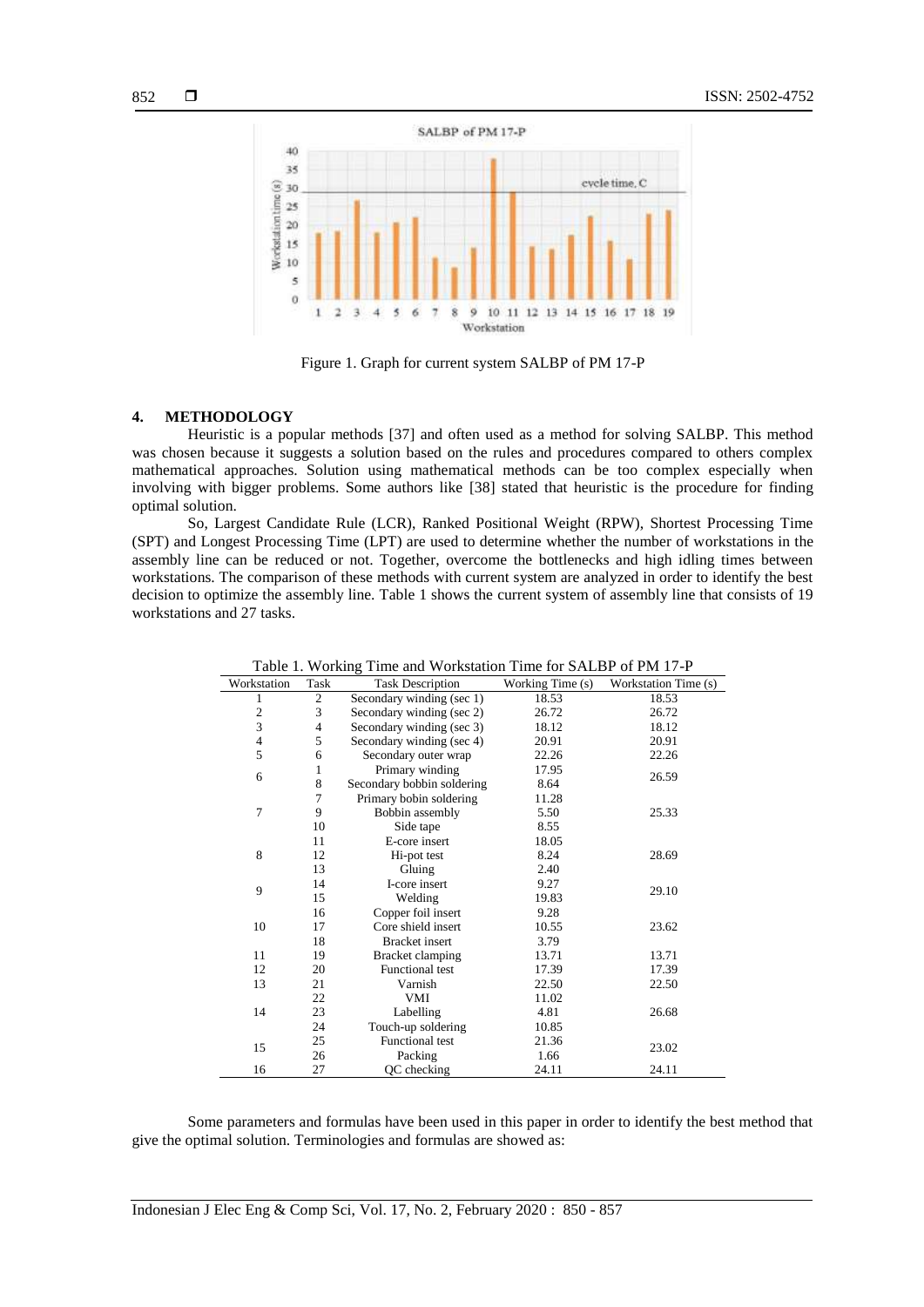853

# **4.1. Largest Candidate Rule (LCR)**

In this method, task  $(i = 1, 2, ..., n)$  are arranged in descending order of workstation time from highest to lowest value. The assignment of tasks into workstations are sort from top to bottom based on previous constraint. When one task is selected to assign into the workstation, the next task selection will be repeated from the top list. This process are repeated until all the tasks are assigned to the workstations.

#### **4.2. Ranked Positional Weight (RPW)**

Ranked Positional Weights (RPW) is a method that sorting task based on weights value from largest to smallest. The value of weight is calculated by summing up the total task time with previous weights value. A task that has the highest weights value is selected first to assign to the workstation. Then, followed by a smaller RPW value. The task assignment should be considered by the previous constraint.

### **4.3. Shortest Processing Time (SPT)**

Shortest Processing Time (SPT) method uses the criteria of selecting the shortest processing time or working time to assign to the workstation. In this method, the processing time for node without previous constraint and independent node are compared and the shortest processing time will be selected.

# **4.4. Longest Processing Time (LPT)**

Longest Processing Time (LPT) method uses the criteria of selecting the longest processing time or working time to assign to the workstation. In this method, the processing time for node without previous constraint and independent node are compared and the longest processing time will be selected.

#### **5. RESULT AND DISCUSSION**

Theoretically, heuristic methods such as LCR, RPW, SPT and LPT are able to improve the assembly line balancing problem of PM 17-P. It is shown that these four heuristic methods succeed in balancing the assembly line better than the current system. Table 4 represents a comparison of analysis between heuristic methods and current system.

Based on Table 4, calculations of heuristic methods LCR, RPW, SPT and LPT have proposed two new system models SALBP of PM 17-P which are model of layout changes and model of layout without changes.

# **5.1. Model I: Layout Changes Model**

The analysis of LCR, RPW and LPT bring up Model I that gives the same result for all three methods. However, the changes in the task specification of the operator and balancing result also affect the machine layout. Where the winding machine currently at workstation 1 had to be moved to workstation 6. Whereas the change in task specification involve at workstations 6, 7, 8, 9, 10, 14 and 15. Table 2 shows the change in specification for this model.

This model only involves small layout changes without creating the complicated flow process. In addition, layout changes model uses 16 workstations and 17 operators in assembly line compare to current system which consists of 19 workstations and 19 operators.

#### **5.2. Model II: Layout Without Changes Model**

This model is a result of SPT heuristic analysis that only involves changes in task specifications on operators. This model does not change the machine layout and it uses 17 workstations with 17 operators only. Table 3 shows the specification of task on the operator for this model. Referring to Table 3, there are changes in the task specification on operator at workstations 8, 9, 10, 11 and 15. The change of assignment task occurred in workstations located at the center of the assembly line, which is at workstation 10 is proposed to overcome the bottleneck problems.

Theoretically, the heuristic method implemented on the SALBP of case studies succeeded in balancing the assembly line. The assembly line of 17-P PM should be improved to overcome the bottleneck condition and reduce the idling time between the workstations. These two problems had caused the imbalanced assembly line and unstable production.

Solutions using heuristic methods such as LCR, RPW, SPT and LPT are aimed to minimize the number of workstations in the assembly line, overcoming the bottleneck condition and the idling gap. This step is taken to make ALBP of PM 17-P more efficient and productive. Hence, two proposed models to improve the balancing of the assembly line PM 17-P is presented in this paper. In this case, the management team of this electrical industry have some idea to look at the best approach to encounter the problem.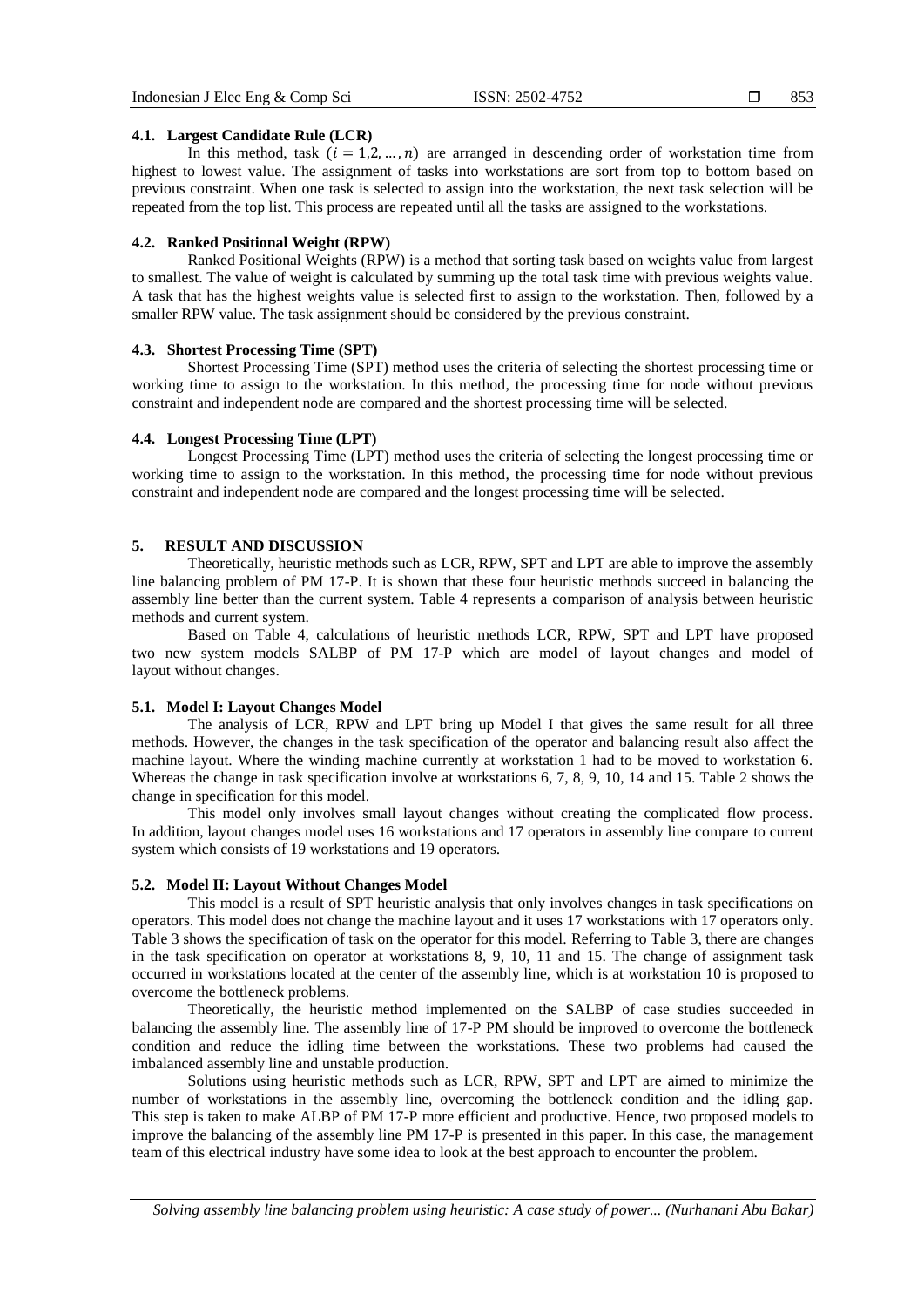Model I is the solution by changing the position of the winding machine and change the task specification on the operator. While Model II only involves changes in the task specification on the operator.

Figure 2 illustrates the comparison of workstation time between current system, Model I and Model II, where the current system consists of 19 workstations. However, number of workstation can be reduced to 16 workstations by using Model I and 17 workstations by using Model II. Table 5 shows that variance for model I is the lowest value compared to current system and model II.

| Table 2. Task Specification for Layout Changes (Model I) |                              |                                             |       |                      |  |
|----------------------------------------------------------|------------------------------|---------------------------------------------|-------|----------------------|--|
| Workstation                                              | Task                         | Working Time (s)<br><b>Task Description</b> |       | Workstation Time (s) |  |
| 1                                                        | $\mathfrak{2}$               | Secondary winding (sec 1)                   | 18.53 | 18.53                |  |
| $\boldsymbol{2}$                                         | 3                            | Secondary winding (sec 2)                   | 26.72 | 26.72                |  |
| 3                                                        | $\overline{4}$               | Secondary winding (sec 3)                   | 18.12 | 18.12                |  |
| $\overline{4}$                                           | 5                            | Secondary winding (sec 4)                   | 20.91 | 20.91                |  |
| 5                                                        | 6                            | Secondary outer wrap                        | 22.26 | 22.26                |  |
| 6                                                        | 1                            | Primary winding                             | 17.95 | 26.59                |  |
|                                                          | 8                            | Secondary bobbin soldering                  | 8.64  |                      |  |
|                                                          | 7                            | Primary bobin soldering                     | 11.28 |                      |  |
| 7                                                        | 9                            | Bobbin assembly                             | 5.50  | 25.33                |  |
|                                                          | 10                           | Side tape                                   | 8.55  |                      |  |
|                                                          | 11                           | E-core insert                               | 18.05 |                      |  |
| 8                                                        | 12                           | Hi-pot test                                 | 8.24  | 28.69                |  |
|                                                          | 13                           | Gluing                                      | 2.40  |                      |  |
| 9                                                        | 14                           | I-core insert                               | 9.27  | 29.10                |  |
|                                                          | 15                           | Welding                                     | 19.83 |                      |  |
|                                                          | 16                           | Copper foil insert                          | 9.28  |                      |  |
| 10                                                       | 17                           | Core shield insert                          | 10.55 | 23.62                |  |
|                                                          | 18                           | <b>Bracket</b> insert                       | 3.79  |                      |  |
| 11                                                       | 19                           | Bracket clamping                            | 13.71 | 13.71                |  |
| 12                                                       | <b>Functional test</b><br>20 |                                             | 17.39 | 17.39                |  |
| 13                                                       | 21                           | Varnish                                     | 22.50 | 22.50                |  |
|                                                          | 22                           | <b>VMI</b>                                  | 11.02 |                      |  |
| 14                                                       | 23                           | Labelling                                   | 4.81  | 26.68                |  |
|                                                          | 24                           | Touch-up soldering                          | 10.85 |                      |  |
| 15                                                       | 25                           | <b>Functional test</b>                      | 21.36 | 23.02                |  |
|                                                          | 26                           | Packing                                     | 1.66  |                      |  |
| 16                                                       | 27                           | QC checking                                 | 24.11 | 24.11                |  |

Table 3. Task Specification for Layout without Changes (Model II)

| Workstation    | Task           | radio 3. Fash Specification for Ea four whilour Changes (moder if)<br><b>Task Description</b> | Working Time (s) | Workstation Time (s) |
|----------------|----------------|-----------------------------------------------------------------------------------------------|------------------|----------------------|
| 1              | 1              | Primary winding                                                                               | 17.95            | 17.95                |
| $\overline{c}$ | 7              | Primary bobin soldering                                                                       | 11.28            | 11.28                |
| 3              | $\mathfrak{2}$ | Secondary winding (sec 1)                                                                     | 18.53            | 18.53                |
| $\overline{4}$ | 3              | Secondary winding (sec 2)                                                                     | 26.72            | 26.72                |
| 5              | 4              | Secondary winding (sec 3)                                                                     | 18.12            | 18.12                |
| 6              | 5              | Secondary winding (sec 4)                                                                     | 20.91            | 20.91                |
| 7              | 6              | Secondary outer wrap                                                                          | 22.26            | 22.26                |
|                | 8              | Secondary bobbin soldering                                                                    | 8.64             |                      |
| 8              | 9              | Bobbin assembly                                                                               | 5.50             | 22.69                |
|                | 10             | Side tape                                                                                     | 8.55             |                      |
|                | 11             | E-core insert                                                                                 | 18.05            |                      |
| 9              | 12             | Hi-pot test                                                                                   | 8.24             | 28.69                |
|                | 13             | Gluing                                                                                        | 2.40             |                      |
| 10             | 14             | I-core insert                                                                                 | 9.27             | 29.10                |
|                | 15             | Welding                                                                                       | 19.83            |                      |
|                | 16             | Copper foil insert                                                                            | 9.28             |                      |
| 11             | 17             | Core shield insert                                                                            | 10.55            | 23.62                |
| 18             |                | <b>Bracket</b> insert                                                                         | 3.79             |                      |
| 12             | 19             | Bracket clamping                                                                              | 13.71            | 13.71                |
| 13             | 20             | <b>Functional test</b>                                                                        | 17.39            | 17.39                |
| 14             | 21             | Varnish                                                                                       | 22.50            | 22.50                |
|                | 22             | VMI                                                                                           | 11.02            |                      |
| 15             | 23             | Labelling                                                                                     | 4.81             | 26.68                |
|                | 24             | Touch-up soldering                                                                            | 10.85            |                      |
| 16             | 25             | <b>Functional test</b>                                                                        | 21.36            | 23.02                |
|                | 26             | Packing                                                                                       | 1.66             |                      |
| 17             | 27             | QC checking                                                                                   | 24.11            | 24.11                |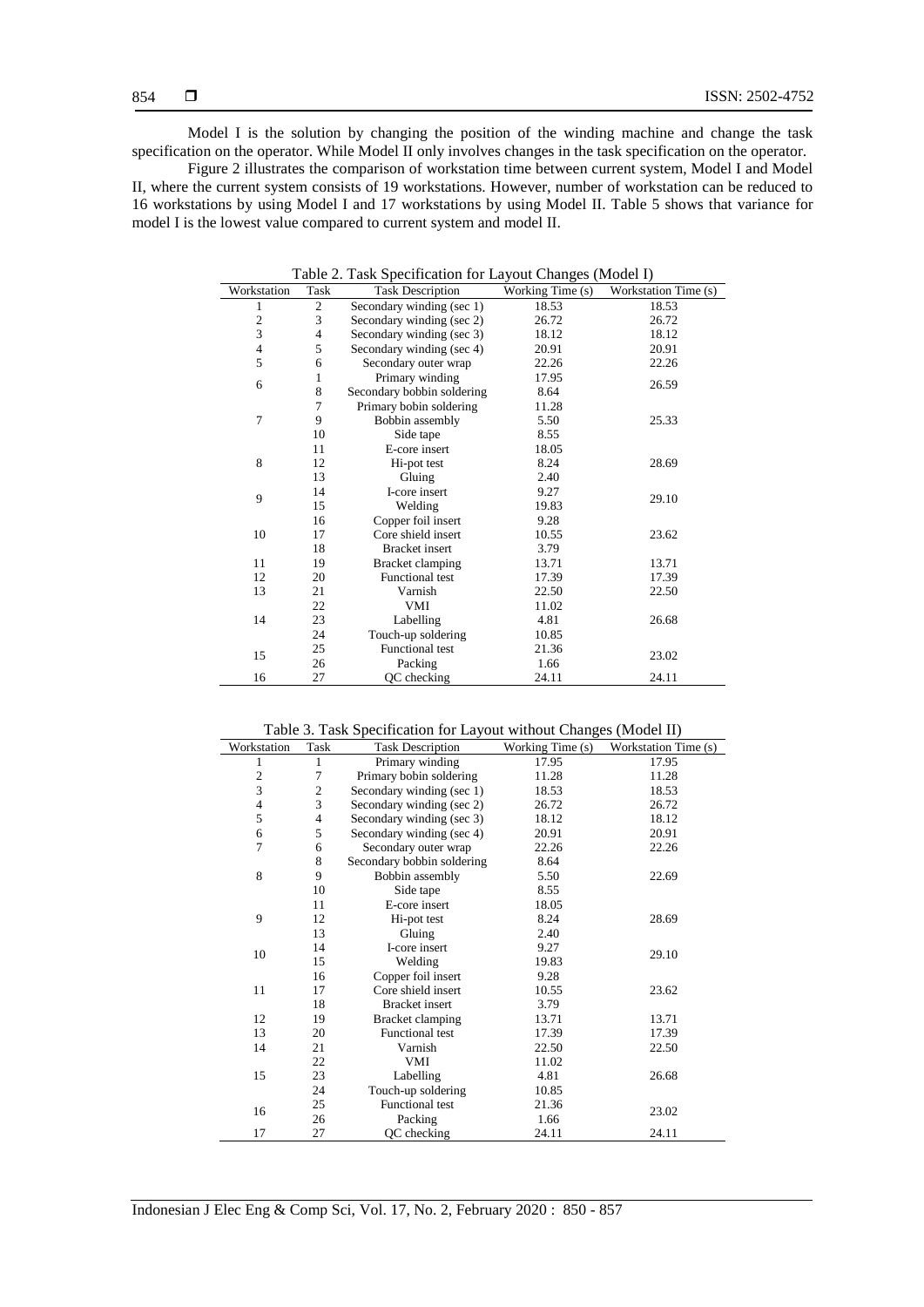855

|  |  | Table 4. Comparison of Analysis between Heuristic Methods and Current System |  |  |  |  |
|--|--|------------------------------------------------------------------------------|--|--|--|--|
|--|--|------------------------------------------------------------------------------|--|--|--|--|

| Analysis                                    | Heuristic Methods |            |                |            | <b>Current System</b> |  |
|---------------------------------------------|-------------------|------------|----------------|------------|-----------------------|--|
|                                             | LCR               | <b>RPW</b> | <b>SPT</b>     | <b>LPT</b> |                       |  |
| Minimum number of workstations, $S_{min}$   | 16                | 16         | 17             | 16         | 19                    |  |
| Number of operators, $w$                    | 17                | 17         | 17             | 17         | 19                    |  |
| Total idle time, $T_{id}$ (sec/unit)        | 96.72             | 96.72      | 125.72         | 96.72      | 173.72                |  |
| Efficiency line, $E_h$ (%)                  | 79                | 79         | 74.5           | 79         | 67                    |  |
| Balance delay, $d \left(\frac{9}{0}\right)$ | 21                | 21         | 25.5           | 21         | 33                    |  |
| Line balancing loss, LBL $(\% )$            | 21.1              | 21.1       | 25.5           | 21.1       | 49                    |  |
| Layout changes                              | Yes               | Yes        | N <sub>0</sub> | Yes        |                       |  |
| Change of operator specification work       | Yes               | Yes        | Yes            | Yes        | -                     |  |



#### Table 5. Comparison of Analysis between Current System Model I, and Model II

| Analysis                  | Current | Model | Model |
|---------------------------|---------|-------|-------|
|                           | System  |       |       |
| Mean                      | 19.33   | 22.96 | 21.60 |
| <b>Standard Deviation</b> | 18.12   | 23.32 | 22.50 |
| Variance                  | 29.32   | 15.39 | 17.82 |

Figure 2. Comparison of workstation time between current system, Model I and Model II

#### **6. CONCLUSION**

The most common problem faced by the manufacturing companies is involving SALBP. Two main issues that can be seen in SALBP are the bottleneck problem and the idle gap between workstations. In order to solve these problems in the electrical industry, four heuristics methods are identified. The heuristic methods are capable in balancing the assembly line and improving the efficiency of the production. However, three of the heuristic methods gave results that led to the changes in layout and task specification against operators, which are the LCR, RPW and LPT. Meanwhile, the SPT methods reveal the solution that affecting the operator's task specifications without changing the layout line.

Hence, based on the results, two models are proposed for comparison; Model I and Model II. The first model, Model I represents the results from methods LCR, RPW and LPT. Those methods has made changes in operators' task specifications and the layout. Meanwhile the second model, Model II shows the results from SPT which only including the changes in operator task specifications without affecting the line layout. Both models are capable to reduce the number of workstations and the number of the operators. Therefore, the engineer will be able to decide between these two models to be applied to the AL in order to enhance line efficiency.

In future, it is recommended to conduct research on the simulation area by applying model I and II into this case study. Thus, the effect of layout changes and task specification could be analyzed. Also, the implication of this action might be recognized as either positive or vice versa.

#### **ACKNOWLEDGEMENTS**

The authors would like to acknowledge the support from Universiti Malaysia Perlis (UniMAP) and the Fundamental Research Grant Scheme (FRGS) under a grant number of FRGS/1/2016/TK03/UNIMAP/03/8 from the Ministry of Higher Education Malaysia and FRGS/1/2016/STG06/UNIMAP/03/6 from the Ministry of Higher Education Malaysia.

#### **REFERENCES**

- [1] N. A. Bakar, M. F. Ramli, M. Z. Zakaria, C. S. Tan, H. Masran, and M. S. Saad, "*A survey on research objective in assembly line balancing problem*," in The Proceeding of Intelligent, Control and Automation Symposium, pp. 179-187, 2018.
- [2] İ. Baybars, "A survey of exact algorithms for the simple assembly line balancing problem," Manage. Sci., vol. 32, no. 8, pp. 909-932, 1986.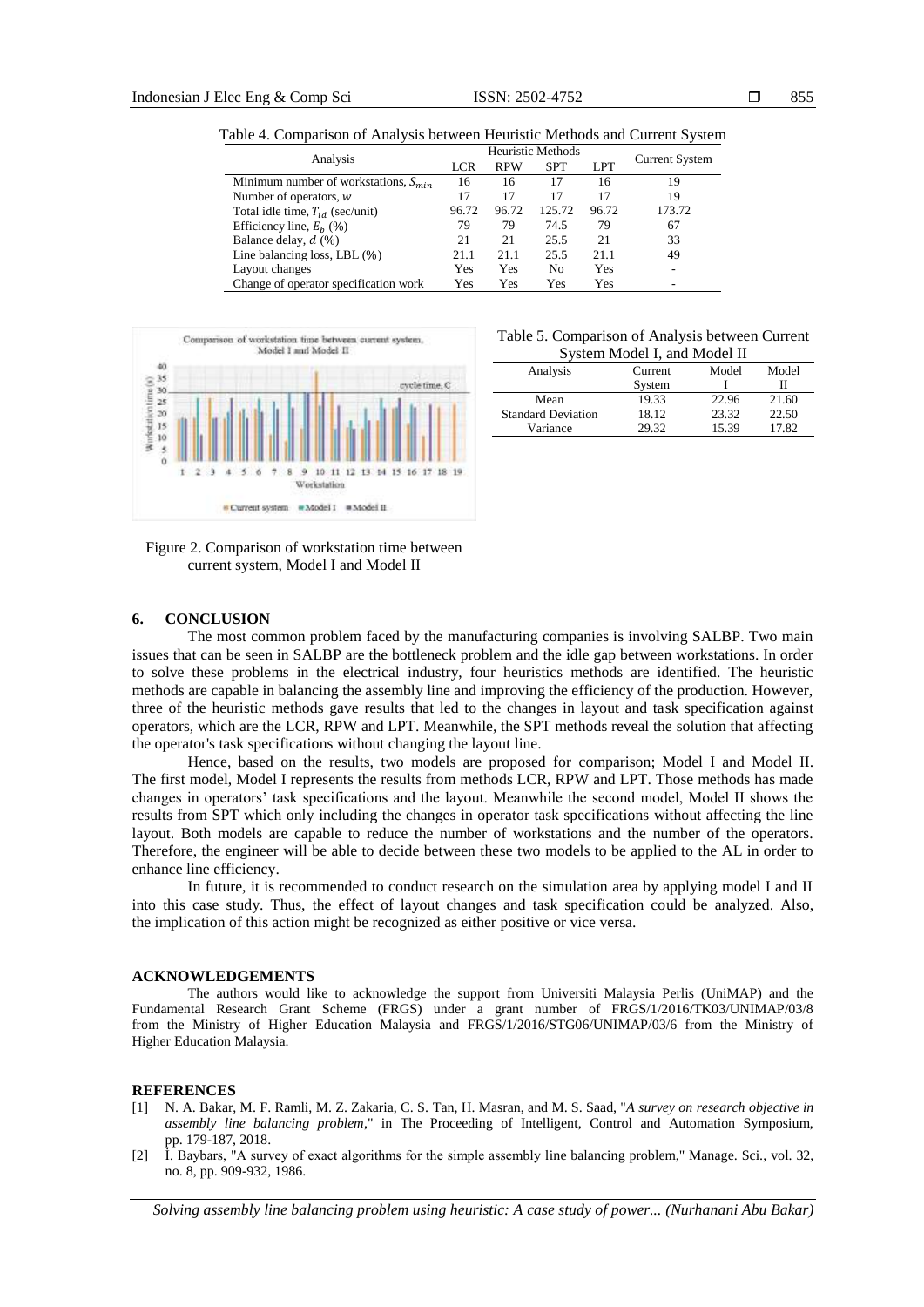- [3] A. Scholl and R. Klein, "Balancing assembly lines effectively-A computational comparison," *Eur. J. Oper. Res*., vol. 114, no. 1, pp. 50-58, 1999.
- [4] M. Razif, A. Make, and M. F. Faisae, "Assembly line balancing using heuristic approaches in manufacturing industry," *J. Mech. Eng*., vol. 4, no. 2, pp. 171-185, 2017.
- [5] M. Kammer Christensen, M. N. Janardhanan, and P. Nielsen, "Heuristics for solving a multi-model robotic assembly line balancing problem," Prod. Manuf. Res., vol. 5, no. 1, pp. 410-424, 2017.
- [6] Z. Li, M. N. Janardhanan, P. Nielsen, and Q. Tang, "Mathematical models and simulated annealing algorithms for the robotic assembly line balancing problem," Assem. Autom., vol. 38, no. 4, pp. 420-436, 2018.
- [7] J. Yu and Y. Yin, "Assembly line balancing based on an adaptive genetic algorithm," *J. Adv. Manuf. Technol*., vol. 48, no. 1-4, pp. 347-354, 2010.
- [8] A. Baykasoǧlu and T. Dereli, "Simple and u-type assembly line balancing by using an ant colony based algorithm," *Math. Comput. Appl*., vol. 14, no. 1, pp. 1-12, 2009.
- [9] I. Kucukkoc, D. Z. Zhang, and E. C. Keedwell, "Balancing parallel two-sided assembly lines with ant colony optimisation algorithm," 2nd Symp. *Nature-Inspired Comput. Appl. NICA 2013* - AISB Conv. 2013, no. April, pp. 21-28, 2013.
- [10] S. Ghosh and R. J. Gagnon, "A comprehensive literature review and analysis of the design, balancing and scheduling of assembly systems," *Int. J. Prod. Res*., vol. 27, no. 4, pp. 637-670, 1989.
- [11] S. D. Lapierre and A. B. Ruiz, "Balancing assembly lines: An industrial case study," J. Oper. Res. Soc., vol. 55, no. 6, pp. 589-597, 2004.
- [12] A. Hamzadayi and G. Yildiz, "A simulated annealing algorithm based approach for balancing and sequencing of mixed-model U-lines q," *Comput. Ind. Eng.,* vol. 66, no. 4, pp. 1070-1084, 2013.
- [13] A. Nourmohammad and H. Eskandari, "Assembly line design considering line balancing and part feeding," Assem. Autom., vol. 37, no. 1, pp. 135-143, 2017.
- [14] B. Zhou and Q. Wu, "A novel optimal method of robotic weld assembly line balancing problems with changeover times: a case study," Assem. Autom., vol. 38, no. 4, pp. 376-386, 2018.
- [15] M. Gansterer and R. F. Hartl, "One- and two-sided assembly line balancing problems with real-world constraints," *Int. J. Prod. Res*., vol. 56, no. 8, pp. 3025-3042, 2017.
- [16] G. Nicosia, D. Pacciarelli, and A. Pacifici, "Optimally balancing assembly lines with different workstations," Discret. Appl. Math., vol. 118, no. 1-2, pp. 99-113, 2002.
- [17] O. Battaïa and A. Dolgui, "Reduction approaches for a generalized line balancing problem," Comput. Oper. Res., vol. 39, no. 10, pp. 2337-2345, 2012.
- [18] M. Azizoğlu and S. İmat, "Workload smoothing in simple assembly line balancing," Comput. Oper. Res., vol. 89, pp. 51-57, 2018.
- [19] D. Giglio, M. Paolucci, A. Roshani, and F. Tonelli, "Multi-manned assembly line balancing problem with skilled workers: A new mathematical formulation," IFAC-PapersOnLine, vol. 50, no. 1, pp. 1211-1216, 2017.
- [20] M. Fathi, D. B. M. M. Fontes, M. Urenda Moris, and M. Ghobakhloo, "Assembly line balancing problem: A comparative evaluation of heuristics and a computational assessment of objectives," *J. Model. Manag*., vol. 13, no. 2, pp. 455-474, May 2018.
- [21] H. P. Toroudi, M. S. Madani, F. Sarlak, and Y. G. Kanani, "A multi-objective method for solving assembly line balancing problem," Decis. Sci. Lett., vol. 6, no. 1, pp. 1-10, 2017.
- [22] I. Belassiria, M. Mohamed, E. Said, C. Anass, and E. M. Zakaria, "Solving assembly line balancing problem using a hybrid genetic algorithm with zoning constraints," *Int. J. Bus. Manag. Invent*., vol. 6, no. 5, pp. 34-40, 2017.
- [23] M. P. Groover, "Automation, production systems, and computer integrated manufacturing," Prentice Hall, pp. 815, 2007.
- [24] L. Borba, M. Ritt, and C. Miralles, "Exact and heuristic methods for solving the robotic assembly line balancing problem," *Eur. J. Oper. Res*., vol. 270, no. 1, pp. 146-156, 2018.
- [25] A. Biele and L. Mönch, "Hybrid approaches to optimize mixed-model assembly lines in low-volume manufacturing," J. Heuristics, vol. 24, no. 1, pp. 49-81, 2018.
- [26] D. Krenczyk, B. Skolud, and A. Herok, "A heuristic and simulation hybrid approach for mixed and multi model *assembly line balancing,*" in International Conference on Intelligent Systems in Production Engineering and Maintenance, pp. 99-108, 2017.
- [27] J. Huo, Z. Wang, F. T. S. Chan, C. K. M. Lee, and J. O. Strandhagen, "Assembly line balancing based on beam ant colony optimisation," *Math. Probl. Eng*., vol. 2018, pp. 1-17, 2018.
- [28] Z. Li, I. Kucukkoc, and Z. Zhang, "Branch, bound and remember algorithm for U-shaped assembly line balancing problem," *Comput. Ind. Eng*., vol. 124, pp. 24-35, 2018.
- [29] A. Hamzadayi, "Balancing of mixed-model two-sided assembly lines using teaching-learning based optimization algorithm," *Pamukkale Univ. J. Eng. Sci*., vol. 24, no. 4, pp. 682-691, 2018.
- [30] L. Tiacci, "Mixed-model u-shaped assembly lines: balancing and comparing with straight lines with buffers and parallel workstations,' J. Manuf. Syst., vol. 45, pp. 286-305, 2017.
- [31] M. Yuan, H. Yu, J. Huang, and A. Ji, "Reconfigurable assembly line balancing for cloud manufacturing," J. Intell. Manuf., pp. 1-15, 2018.
- [32] Y. Li and D. Coit, "Priority rules-based algorithmic design on two-sided assembly line balancing," Prod. Eng., vol. 12, no. 1, pp. 95-108, 2018.
- [33] A. Kalra, S. Marwah, S. Srivastava, and R. Bhatia, "Productivity improvement in assembly line of automobile industry by reducing cycle time of operations," *Int. J. Eng. Res. Technol*., vol. 5, no. 05, pp. 28-31, 2016.